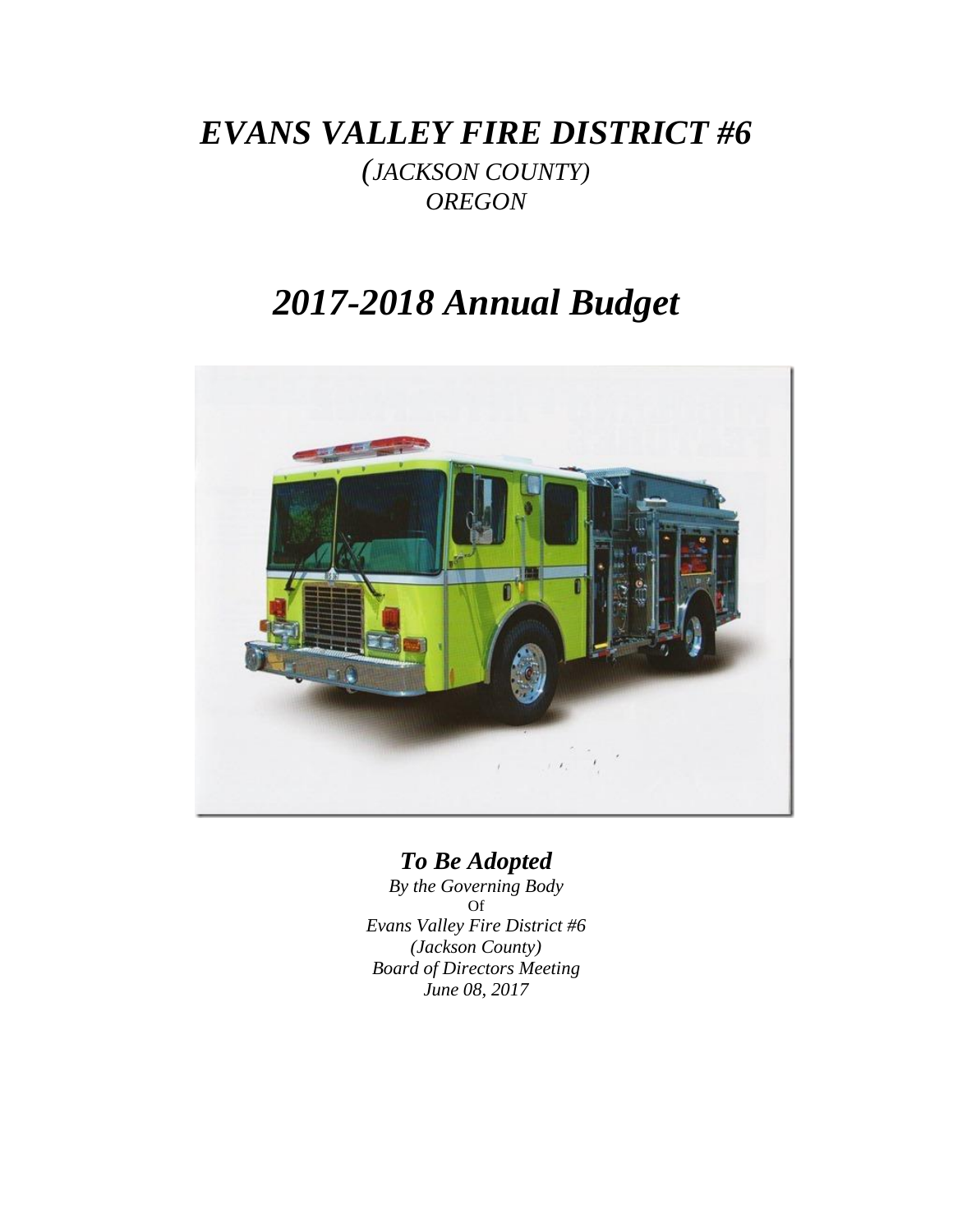## **EVANS VALLEY FIRE DISTRICT #6 (JACKSON COUNTY) OREGON**

## **ANNUAL BUDGET 2017-2018 FY**

**Budget Committee Members**

## **Keith Lynn** *Board of Directors Chair*

### *Board Members Citizen Members*

Larry Tuttle Paul Ream

Sherill Boots Dale Findley Dennis Feeley Kathryn Henning Dale Ten Broeck Wanda Hutchings Patricia Ott

#### *District Staff*

William Fuller Fire Chief & Budget Officer Travis Crume Captain /EMT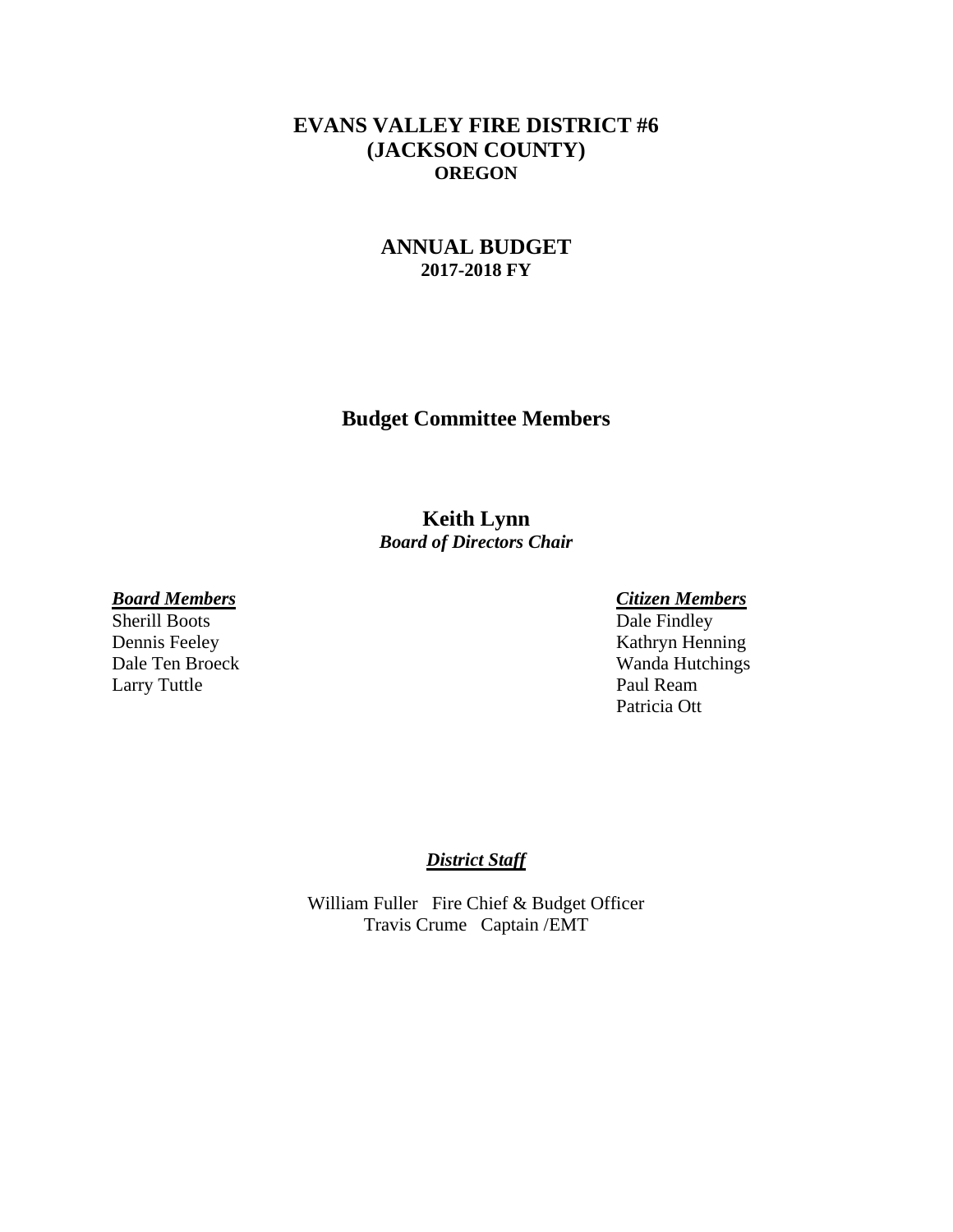## EVANS VALLEY FIRE DIST. # 6 Budget Calendar 2017-2018 Budget

|    | 1. Appoint budget officer.                                                                                    | February 09, 2017     |
|----|---------------------------------------------------------------------------------------------------------------|-----------------------|
| 2. | Prepare proposed budget.                                                                                      | February/March, 2017  |
| 3. | Publish 1 <sup>st</sup> notice of budget committee meeting.<br>(5 to 30 days before the meeting)              | April 12, 2017        |
| 4. | Publish 2 <sup>nd</sup> notice of budget committee meeting.<br>(At least 5 days after 1 <sup>st</sup> notice) | April 19, 2017        |
| 5. | Budget committee meeting.                                                                                     | <u>April 27, 2017</u> |
| 6. | Second budget committee meeting.<br>(If needed)                                                               | <u>May 04, 2017</u>   |
| 7. | Publish notice of budget hearing.<br>(5 to 30 days before the hearing)                                        | May 24, 2017          |
| 8. | Hold budget hearing. (Governing body)                                                                         | <u>June 08, 2017</u>  |
| 9. | Enact resolutions to:<br>adopt budget<br>$\bullet$<br>make appropriations<br>impose and categorize taxes      | June 08, 2017         |
|    | 10. Submit tax certification documents<br>to the assessor by July 15.                                         | June 30, 2017         |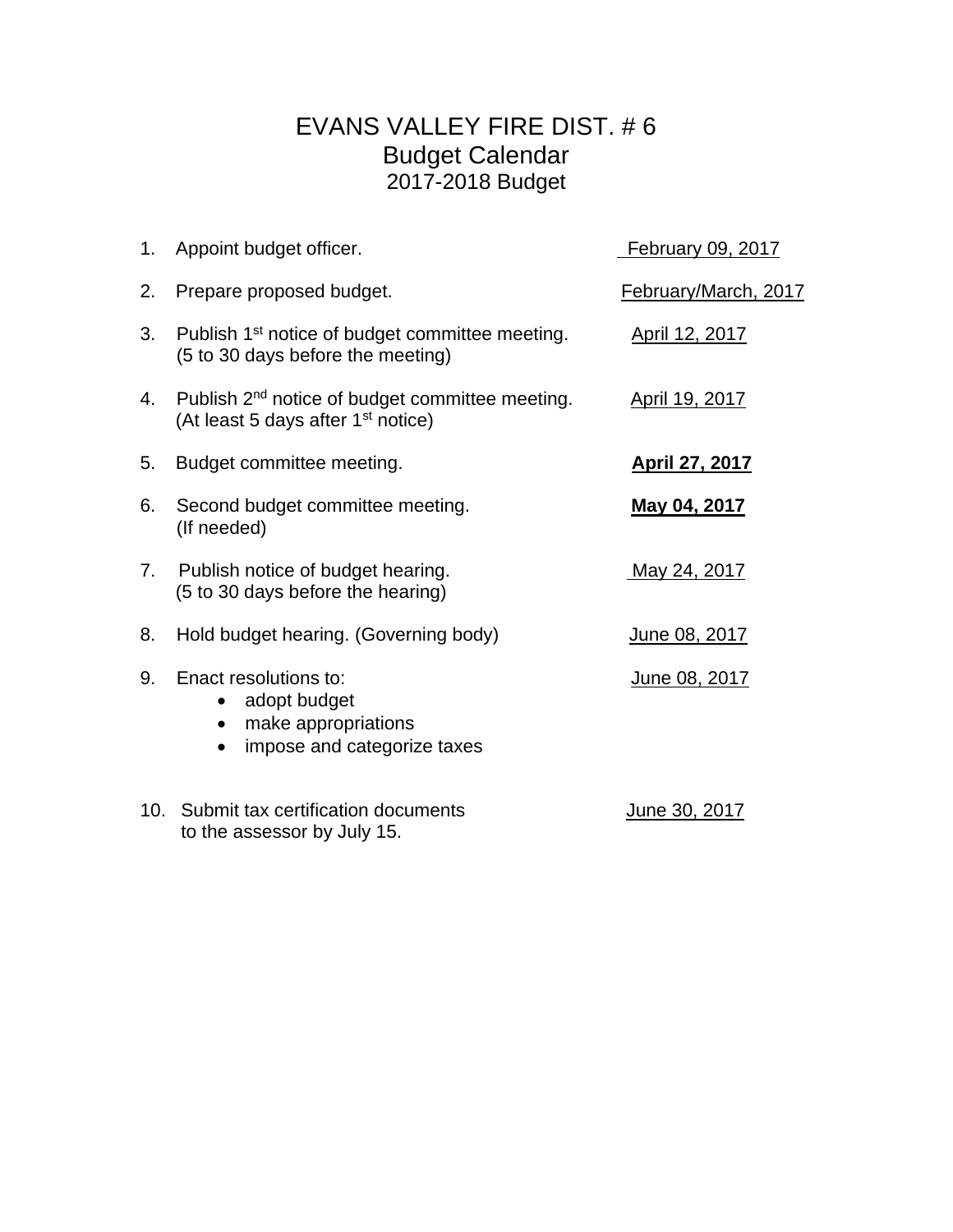Evans Valley Fire District #6 (Jackson County) 2017/2018 Annual Budget April 27, 2017

## Budget Message

The proposed budget of the Evans Valley Fire District #6 (Jackson County), for the fiscal year 2017-2018, was prepared by the budget officer in accordance with the direction of the Board of Directors, the Budget Committee and current regulations. The proposed budget does not include any new funds this year. It does contain one new line item in the Materials and Services Detail (SCBA Repair & Maintenance).

#### **General Account**

**Personal Services Budget Total** has increased by 10.63% from last year. Some of the increase came from employee raises and health insurance coverage cost. The other increase came from PERS. **Materials and Services Budget Total** has increased by 12.88% this year. The increases are partially due to added expenses in the student program, building maintenance and vehicle repair. We also added a line item that needed funds (SCBA Repair & Maintenance). **Inter-fund Transfers** decreased by 80% due to the FEMA awarding a grant for a new fire engine. The district does not have to save as much money in this category. **Capital Outlay Budget Total** increased by 2709% this year. The awarding of the FEMA Grant added \$335,000 to the budget this year. It will not be there next year.

The proposed budget is balanced in accordance to the permanent rate tax system. The proposed total budget increased this year by 77.26%. This occurred mainly due to the awarding of the FEMA Grant.

The district uses the cash basis of accounting. I would like to thank everyone for their contributions to these documents. A special thanks to the Budget Committee for your contribution to our community and fire district.

> William M. Fuller Fire Chief/ Budget Officer

\_\_\_\_\_\_\_\_\_\_\_\_\_\_\_\_\_\_\_\_\_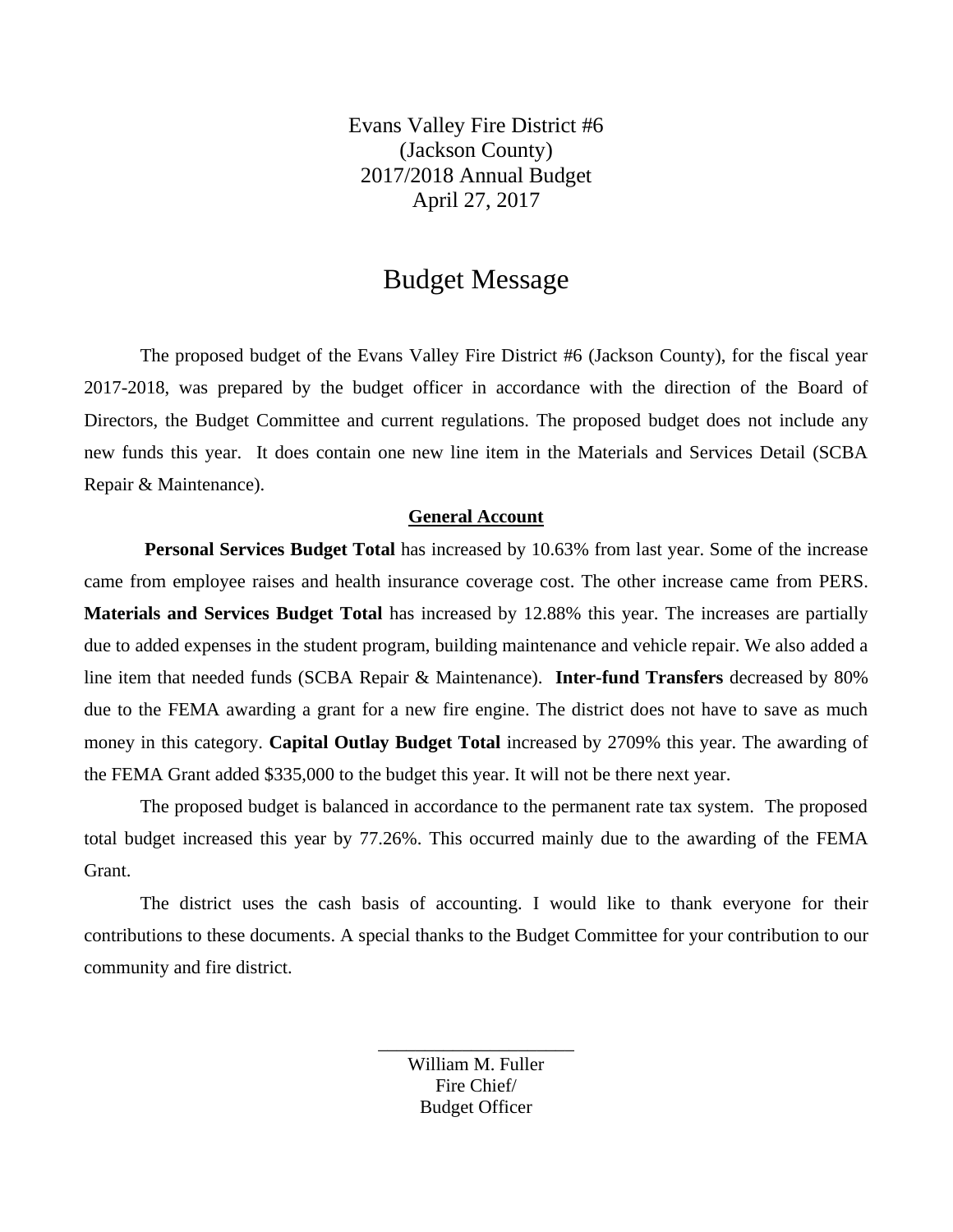## **Evans Valley Fire District #6 Budget 2017/2018**

| <b>General Fund</b>            |               |               |                                  |                  |                 |                |  |  |
|--------------------------------|---------------|---------------|----------------------------------|------------------|-----------------|----------------|--|--|
| <b>Revenue Summary</b>         |               |               |                                  |                  |                 |                |  |  |
| <b>Budget</b><br><b>Actual</b> |               |               |                                  | Budget 2017/2018 |                 |                |  |  |
| 2014/2015                      | 2015/2016     | 2016/2017     |                                  | Proposed         | <b>Approved</b> | <b>Adopted</b> |  |  |
| 164,881                        | 174,621       | 144,000       | 5001 Cash on Hand                | 175,000          | 175,000         | 175,000        |  |  |
| 10,839                         | 10,117        | 10,000        | 5002 Prior Year Taxes            | 10,000           | 10,000          | 10,000         |  |  |
| 1,105                          | 1,198         | 1,100         | 5003 Interest Earned             | 1,000            | 1,000           | 1,000          |  |  |
| 12,887                         | 8,091         | 2,000         | 5005 Other/Contract Fees/Grants  | 338,347          | 338,347         | 338,347        |  |  |
| 189,712                        | 194,027       | 157,100       | <b>Sub Total</b>                 | 524,347          | 524,347         | 524,347        |  |  |
|                                |               | 332,643       | <b>Taxes to Balance</b>          | 343,811          | 343,811         | 343,811        |  |  |
| 320,140                        | 331,395       |               | <b>Taxes Collected</b>           |                  |                 |                |  |  |
| 509,852                        | 525,422       | 489,743       | Total                            | 868,158          | 868,158         | 868,158        |  |  |
|                                |               |               |                                  |                  |                 |                |  |  |
|                                |               |               | <b>Personnel Services Detail</b> |                  |                 |                |  |  |
|                                | <b>Actual</b> | <b>Budget</b> |                                  | Budget 2017/2018 |                 |                |  |  |
| 2014/2015                      | 2015/2016     | 2016/2017     |                                  | Proposed         | Approved        | <b>Adopted</b> |  |  |
| 51,938                         | 54,535        | 57,261        | 5101 Fire Chief                  | 61,556           | 61,556          | 61,556         |  |  |
| 35,550                         | 38,420        | 39,583        | 5102 Captain                     | 42,552           | 42,552          | 42,552         |  |  |
| 6,693                          | 7,111         | 7,409         | 5103 FICA                        | 8,150            | 8,150           | 8,150          |  |  |
| 4,825                          | 4,789         | 5,500         | 5104 Worker's Compensation       | 6,100            | 6,100           | 6,100          |  |  |
| 5,391                          | 5,186         | 6,900         | 5105 PERS                        | 11,816           | 11,816          | 11,816         |  |  |
| 28,404                         | 30,754        | 32,600        | 5106 Health Insurance            | 35,155           | 35,155          | 35,155         |  |  |
| 1,264                          | 1,126         | 1,350         | 5108 Unemployment Insurance      | 1,300            | 1,300           | 1,300          |  |  |
| 0                              | 0             | $\Omega$      | 5110 Part Time Firefighter       | 0                | 0               | $\Omega$       |  |  |
|                                |               |               |                                  |                  |                 |                |  |  |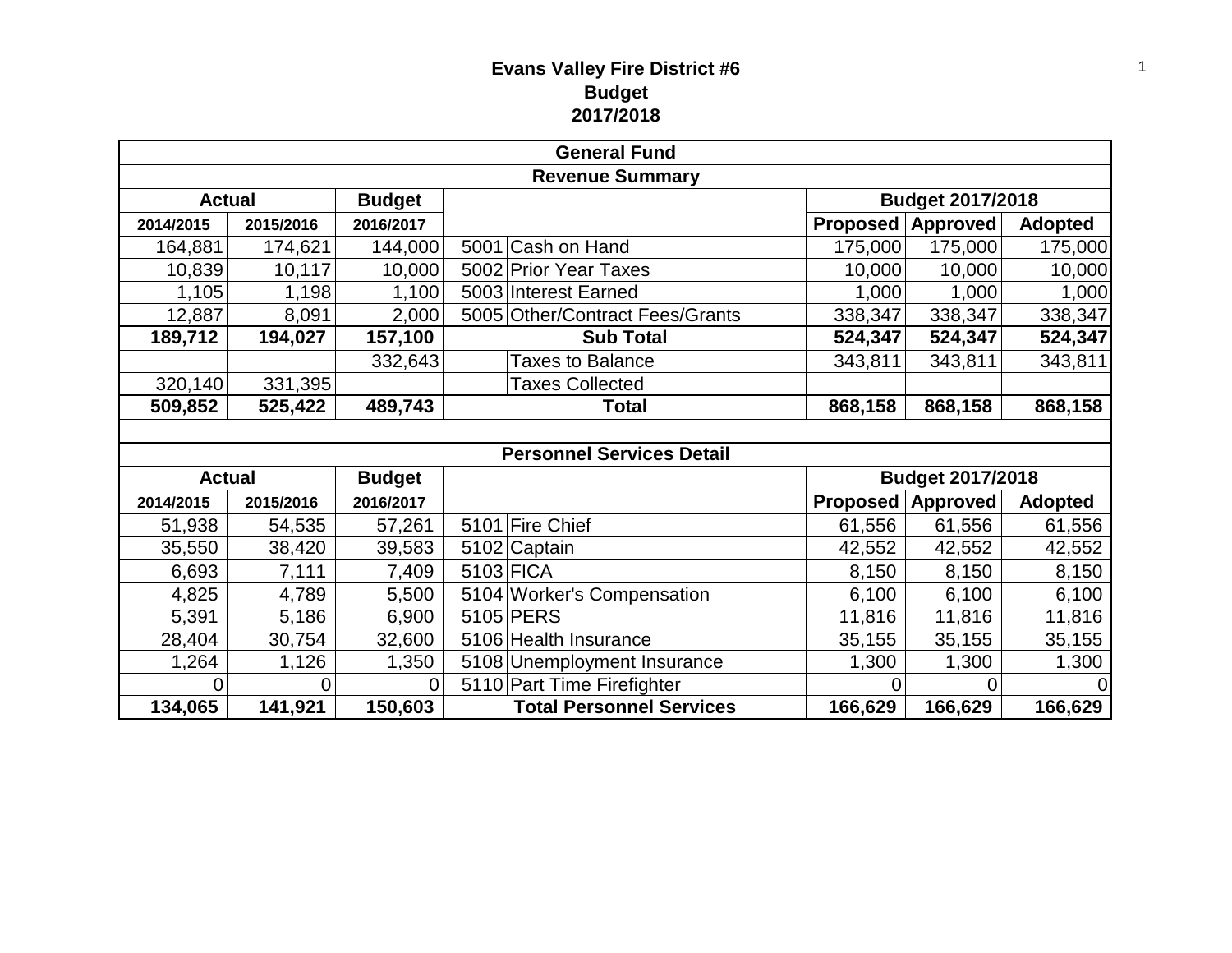## **Evans Valley Fire District #6 Budget 2017/2018**

| <b>Materials and Services Detail</b> |                |           |                         |                                       |         |                          |                |  |
|--------------------------------------|----------------|-----------|-------------------------|---------------------------------------|---------|--------------------------|----------------|--|
| <b>Budget</b><br><b>Actual</b>       |                |           | <b>Budget 2017/2018</b> |                                       |         |                          |                |  |
| 2014/2015                            | 2015/2016      | 2016/2017 |                         |                                       |         | <b>Proposed Approved</b> | <b>Adopted</b> |  |
| 5,955                                | 4,019          | 6,400     | $5201$ Fuel             |                                       | 6,000   | 6,000                    | 6,000          |  |
| 11,151                               | 13,898         | 6,645     |                         | 5203 Vehicle Repair & Maint.          | 10,000  | 10,000                   | 10,000         |  |
| 4,011                                | 7,722          | 5,600     |                         | 5204 Building Repair & Maint.         | 10,000  | 10,000                   | 10,000         |  |
| 2,092                                | $\Omega$       | 1,000     |                         | 5205 Radios, Pagers, Repair & Maint.  | 1,000   | 1,000                    | 1,000          |  |
| 1,232                                | 1,632          | 1,500     |                         | 5206 Station Supplies                 | 1,500   | 1,500                    | 1,500          |  |
| 327                                  | 347            | 320       |                         | 5207 Tools; Apparatus & Station       | 320     | 420                      | 420            |  |
| 7,769                                | 8,410          | 10,000    |                         | 5208 Training                         | 10,000  | 10,000                   | 10,000         |  |
| 1,987                                | 2,316          | 2,500     |                         | 5209 Office Supplies                  | 2,500   | 2,500                    | 2,500          |  |
| 19,979                               | 20,957         | 21,690    |                         | 5210 Dispatch Contract (ECSO          | 22,440  | 22,440                   | 22,440         |  |
| 4,037                                | 2,984          | 4,500     |                         | 5211 Firefighter Misc. Supplies       | 4,500   | 4,500                    | 4,500          |  |
| 2,302                                | 3,022          | 2,700     |                         | 5212 Fire Prevent. & Public Ed.       | 2,200   | 2,600                    | 2,600          |  |
| 11,196                               | 10,428         | 12,000    |                         | 5215 Insurance                        | 12,000  | 12,000                   | 12,000         |  |
| 2,131                                | 846            | 2,900     |                         | 5216 Election/Legal                   | 3,000   | 3,000                    | 3,000          |  |
| 5,040                                | 5,470          | 6,000     |                         | 5217 Accounting                       | 6,000   | 6,000                    | 6,000          |  |
| 3,550                                | 4,000          | 4,100     |                         | 5218 Audit                            | 8,150   | 8,150                    | 8,150          |  |
| 3,548                                | 3,994          | 3,500     |                         | 5219 EMS Supplies & Fees              | 3,500   | 4,000                    | 4,000          |  |
| 3,280                                | 1,735          | 3,500     |                         | 5220 Health & Safety                  | 3,500   | 3,500                    | 3,500          |  |
| 0                                    | $\mathbf 0$    | 0         |                         | 5221 SCBA Repair & Maintenance        | 3,000   | 3,000                    | 3,000          |  |
| 5,987                                | 5,889          | 6,000     |                         | 5222 Volunteer Recognition            | 6,000   | 6,000                    | 6,000          |  |
| 1,858                                | 1,796          | 1,800     |                         | 5223 Membership Dues                  | 1,850   | 1,850                    | 1,850          |  |
| 160                                  | 956            | 1,000     |                         | 5224 Computer Upgrade                 | 1,000   | 1,000                    | 1,000          |  |
| 0                                    | $\overline{0}$ | 400       |                         | 5225 Office Equipment                 | 700     | 700                      | 700            |  |
| 228                                  | 705            | 1,400     |                         | 5226 Vol. Fuel Reimbursement          | 2,000   | 1,000                    | 1,000          |  |
| 25,988                               | 22,786         | 36,000    |                         | 5227 Student Program                  | 42,000  | 42,000                   | 42,000         |  |
| 2,266                                | 3,388          | 5,000     |                         | 5229 Volunteer & Paid Uniforms        | 5,000   | 5,000                    | 5,000          |  |
| 0                                    | 5,940          | $\Omega$  |                         | 5230 Turn-Outs & Brush Gear           | 0       | 0                        |                |  |
| 10,930                               | 11,991         | 16,685    |                         | 5231 Utilities                        | 16,000  | 16,000                   | 16,000         |  |
| 137,004                              | 145,231        | 163,140   |                         | <b>Total Materials &amp; Services</b> | 184,160 | 184,160                  | 184,160        |  |
|                                      |                |           |                         |                                       |         |                          |                |  |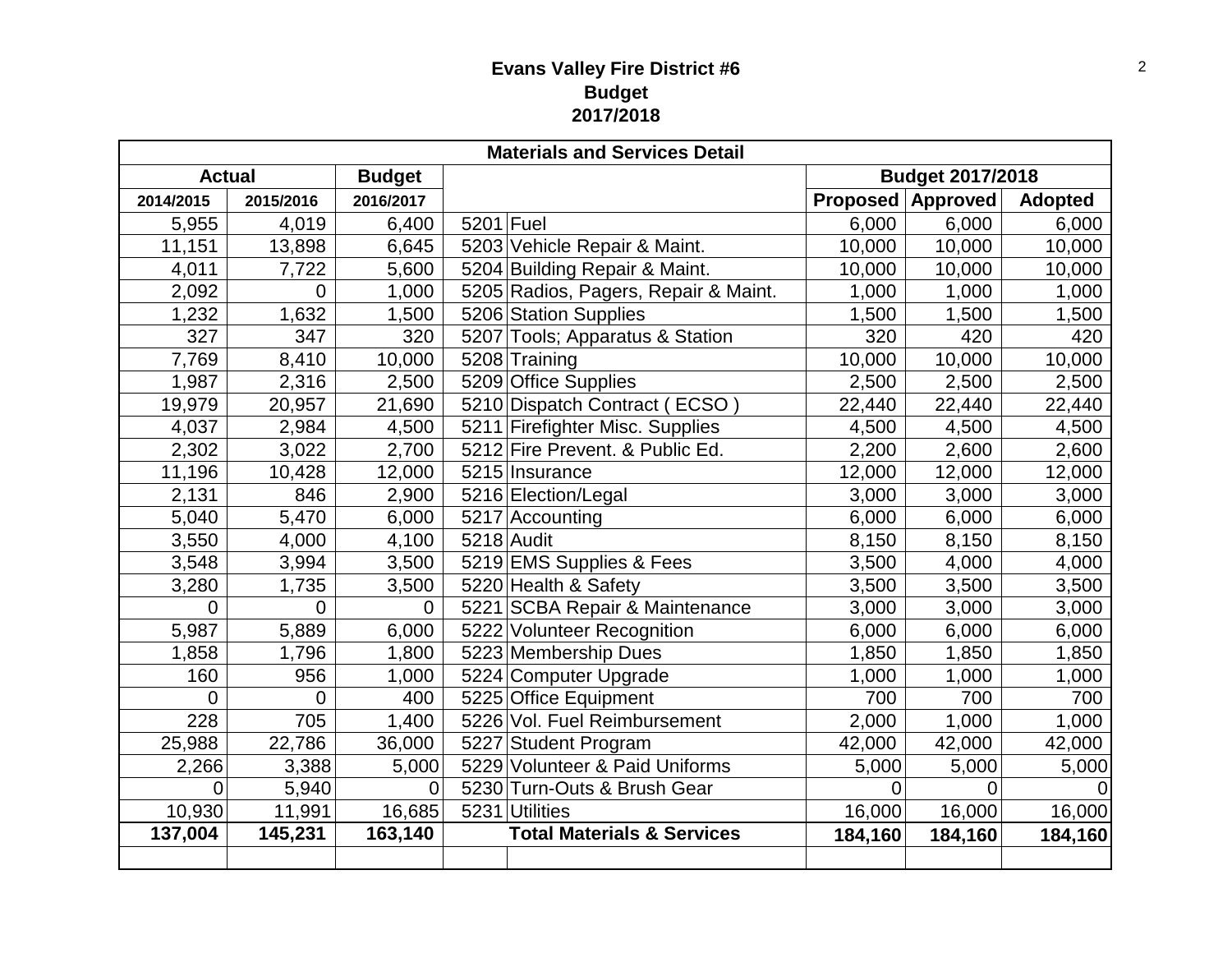## **Evans Valley Fire District #6 Budget 2017/2018**

|                                |                |                | <b>Interfund Transfers</b>             |                         |                  |                |  |  |
|--------------------------------|----------------|----------------|----------------------------------------|-------------------------|------------------|----------------|--|--|
| <b>Actual</b>                  |                | <b>Budget</b>  |                                        | <b>Budget 2017/2018</b> |                  |                |  |  |
| 2014/2015                      | 2015/2016      | 2016/2017      |                                        | <b>Proposed</b>         | <b>Approved</b>  | <b>Adopted</b> |  |  |
| 0                              | 0              | 50,000         | 6310 Transfer to Capital Projects Fund | 10,000                  | 10,000           | 10,000         |  |  |
| 0                              | $\mathbf 0$    | 0              | 6311                                   |                         |                  |                |  |  |
| 0                              | $\overline{0}$ | $\overline{0}$ | 6312                                   |                         |                  |                |  |  |
| $\mathbf{0}$                   | $\mathbf 0$    | 50,000         | <b>Total Inter-Fund Transfer</b>       | 10,000                  | 10,000           | 10,000         |  |  |
|                                |                |                |                                        |                         |                  |                |  |  |
|                                |                |                | <b>Capital Outlay Details</b>          |                         |                  |                |  |  |
| <b>Actual</b>                  |                | <b>Budget</b>  |                                        |                         | Budget 2017/2018 |                |  |  |
| 2014/2015                      | 2015/2016      | 2016/2017      |                                        | <b>Proposed</b>         | <b>Approved</b>  | <b>Adopted</b> |  |  |
|                                | 41,961         | $\mathbf 0$    | 5301 Property/Capital Improvements     | 25,000                  | 25,000           | 25,000         |  |  |
|                                | 0              | 0              | 5303 Pagers & Portable Radios          | 0                       | $\overline{0}$   | 0              |  |  |
|                                | $\overline{0}$ | 8,000          | 5306 Turn-Outs & Brush Gear            | 8,300                   | 8,300            | 8,300          |  |  |
| 64,162                         | 31,390         | 6,000          | 5307 Apparatus & Equipment             | 360,000                 | 360,000          | 360,000        |  |  |
|                                | 0              | $\overline{0}$ | 5309 Hoses, Nozzles & Appliances       | 0                       | 0                | $\overline{0}$ |  |  |
| 64,162                         | 73,351         | 14,000         | <b>Total Capital Outlay</b>            | 393,300                 | 393,300          | 393,300        |  |  |
|                                |                |                |                                        |                         |                  |                |  |  |
|                                |                |                |                                        |                         |                  |                |  |  |
|                                |                |                | <b>Operating Contingency</b>           |                         |                  |                |  |  |
| <b>Actual</b><br><b>Budget</b> |                |                |                                        | <b>Budget 2017/2018</b> |                  |                |  |  |
| 2014/2015                      | 2015/2016      | 2016/2017      |                                        | <b>Proposed</b>         | <b>Approved</b>  | <b>Adopted</b> |  |  |
| 0                              | 0              | 12000          | 5401 Operating Contingency             | 14,000                  | 14000            | 14,000         |  |  |
| 0                              | $\mathbf 0$    | 12000          | <b>Total Operating Contingency</b>     | 14,000                  | 14000            | 14000          |  |  |
|                                |                |                |                                        |                         |                  |                |  |  |
|                                |                |                |                                        |                         |                  |                |  |  |
| <b>Expenditures Totals</b>     |                |                |                                        |                         |                  |                |  |  |
| 509,852                        | 525,422        | 489,743        | <b>Fund Revenue</b>                    | 868,158                 | 868,158          | 868,158        |  |  |
| 335,231                        | 360,503        | 389,743        | <b>Fund Expenses</b>                   | 768,089                 | 768,089          | 768,089        |  |  |
| 174,621                        | 164,919        | 100,000        | <b>Unap. Ending Fund Balance</b>       | 100,069                 | 100,069          | 100,069        |  |  |